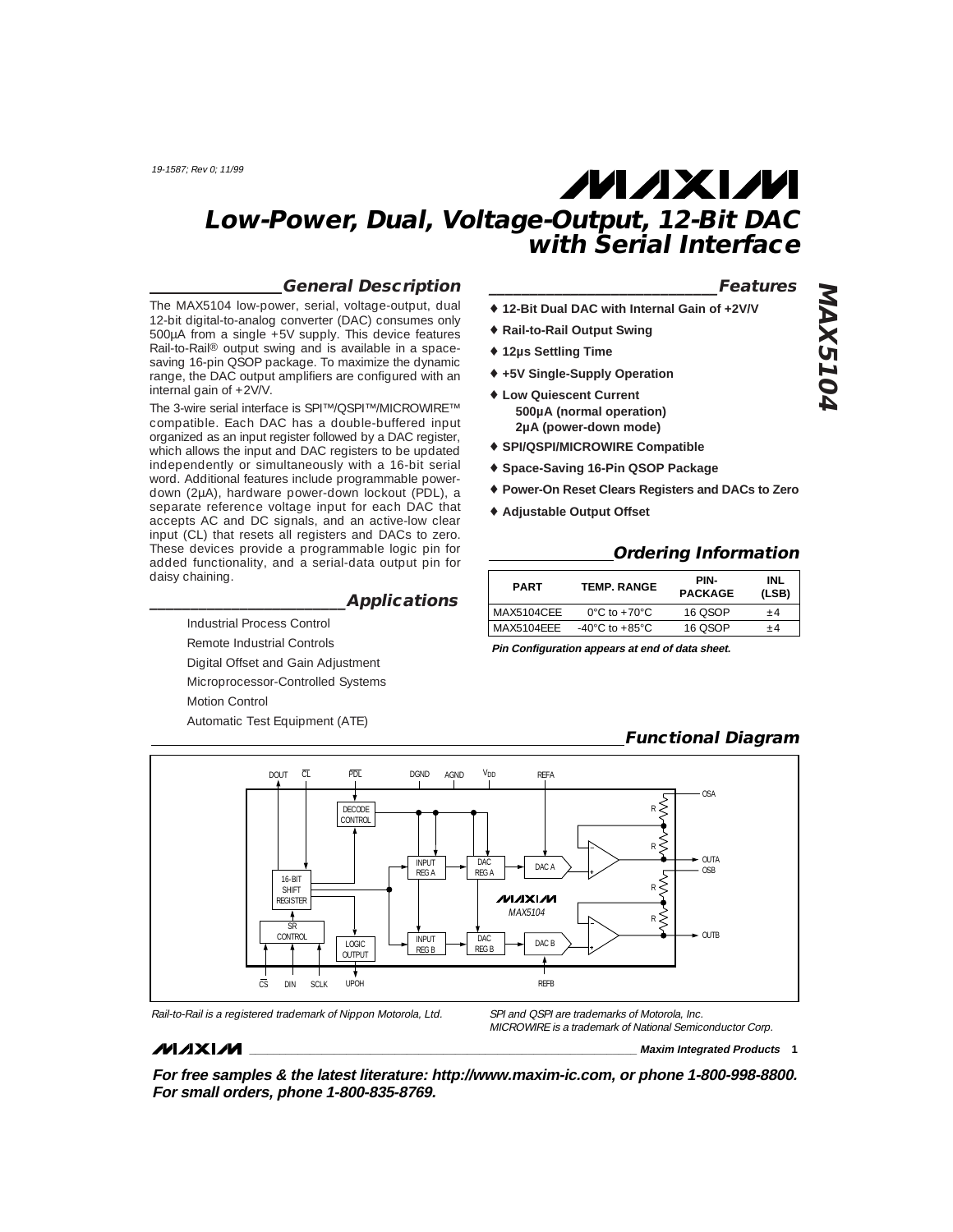# **ABSOLUTE MAXIMUM RATINGS**

**MAX5104**

**MAX5104** 

| Digital Inputs (SCLK, DIN, CS,                                        |
|-----------------------------------------------------------------------|
|                                                                       |
| Digital Outputs (DOUT, UPO) to DGND -0.3V to (V <sub>DD</sub> + 0.3V) |
|                                                                       |

Continuous Power Dissipation (TA = +70°C) 16-Pin QSOP (derate 8.30mW/°C above +70°C).......667mW Operating Temperature Ranges

| Operating Temperature Kanges               |  |
|--------------------------------------------|--|
|                                            |  |
|                                            |  |
|                                            |  |
|                                            |  |
| Lead Temperature (soldering, 10sec) +300°C |  |

Stresses beyond those listed under "Absolute Maximum Ratings" may cause permanent damage to the device. These are stress ratings only, and functional<br>operation of the device at these or any other conditions beyond those in absolute maximum rating conditions for extended periods may affect device reliability.

# **ELECTRICAL CHARACTERISTICS**

(VDD = +5V ±10%, VREFA = VREFB = +2.048V, RL = 10kΩ, CL = 100pF, TA = TMIN to TMAX, unless otherwise noted. Typical values are at  $T_A$  = +25°C (OS\_ connected to AGND for a gain of +2V/V).)

| <b>PARAMETER</b>                                | <b>SYMBOL</b>          | <b>CONDITIONS</b>                                                                   | <b>TYP</b><br><b>MAX</b><br><b>MIN</b> |                | <b>UNITS</b> |            |  |
|-------------------------------------------------|------------------------|-------------------------------------------------------------------------------------|----------------------------------------|----------------|--------------|------------|--|
| <b>STATIC PERFORMANCE</b>                       |                        |                                                                                     |                                        |                |              |            |  |
| Resolution                                      |                        |                                                                                     | 12                                     |                | <b>Bits</b>  |            |  |
| Integral Nonlinearity                           | INL                    | (Note 1)                                                                            |                                        |                | ±4           | <b>LSB</b> |  |
| Differential Nonlinearity                       | <b>DNI</b>             | Guaranteed monotonic                                                                |                                        |                | $+1$         | <b>ISB</b> |  |
| Offset Frror                                    | Vos                    | $Code = 10$                                                                         |                                        |                | ±10          | mV         |  |
| Offset Tempco                                   | TCVOS                  | Normalized to 2.048V                                                                |                                        | $\overline{4}$ |              | ppm/°C     |  |
| Gain Error                                      |                        |                                                                                     |                                        | $-0.2$         | $\pm 8$      | <b>LSB</b> |  |
| Gain-Error Tempco                               |                        | Normalized to 2.048V                                                                |                                        | 4              |              | ppm/°C     |  |
| V <sub>DD</sub> Power-Supply<br>Rejection Ratio | <b>PSRR</b>            | $4.5V \leq VDD \leq 5.5V$                                                           | 20<br>600                              |                | µV/V         |            |  |
| <b>REFERENCE INPUT</b>                          |                        |                                                                                     |                                        |                |              |            |  |
| Reference Input Range                           | <b>RFF</b>             |                                                                                     | $\Omega$                               |                | $VDD - 1.4$  | $\vee$     |  |
| Reference Input Resistance                      | RREF                   | Minimum with code 1554 hex                                                          | 14                                     | 20             |              | $k\Omega$  |  |
| MULTIPLYING-MODE PERFORMANCE                    |                        |                                                                                     |                                        |                |              |            |  |
| Reference 3dB Bandwidth                         |                        | Input $code = 1$ FFE hex,<br>$V_{RFF}$ = 0.67Vp-p at 2.5V <sub>DC</sub>             |                                        | 300            |              | kHz        |  |
| Reference Feedthrough                           |                        | Input $code = 0000$ hex.<br>$V_{REF} = (V_{DD} - 1.4Vp-p)$ , f = 1kHz               |                                        | $-82$          |              | dB         |  |
| Signal-to-Noise plus<br><b>Distortion Ratio</b> | <b>SINAD</b>           | Input $code = 1$ FFE hex,<br>$V_{REF}$ = 1Vp-p at 1.25V <sub>DC</sub> , $f = 25kHz$ |                                        | 75             |              | dB         |  |
| <b>DIGITAL INPUTS</b>                           |                        |                                                                                     |                                        |                |              |            |  |
| Input High Voltage                              | V <sub>IH</sub>        | CL, PDL, CS, DIN, SCLK                                                              | 3                                      |                |              | $\vee$     |  |
| Input Low Voltage                               | $V_{\text{II}}$        | CL, PDL, CS, DIN, SCLK                                                              |                                        |                | 0.8          | $\vee$     |  |
| Input Hysteresis                                | <b>V<sub>HYS</sub></b> |                                                                                     | 200                                    |                | mV           |            |  |
| Input Leakage Current                           | <b>I<sub>IN</sub></b>  | $V_{IN} = 0$ to $V_{DD}$                                                            | 0.001<br>±1                            |                | μA           |            |  |
| Input Capacitance                               | $C_{IN}$               |                                                                                     |                                        | 8              |              | pF         |  |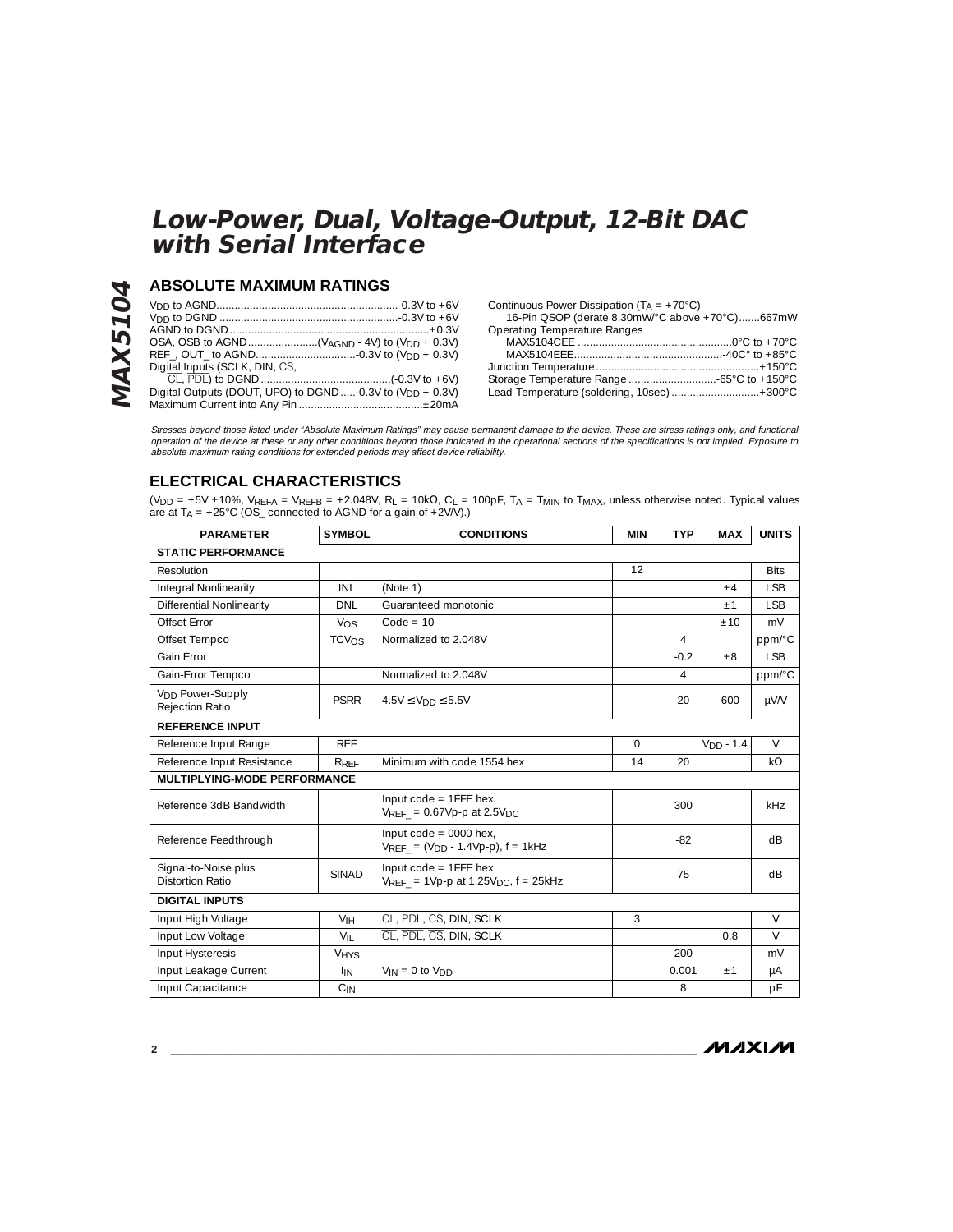# **ELECTRICAL CHARACTERISTICS (continued)**

(V<sub>DD</sub> = +5V ±10%, V<sub>REFA</sub> = V<sub>REFB</sub> = +2.048V, R<sub>L</sub> = 10kΩ, C<sub>L</sub> = 100pF, T<sub>A</sub> = T<sub>MIN</sub> to T<sub>MAX</sub>, unless otherwise noted. Typical values are at TA = +25°C (OS\_ connected to AGND for a gain of +2V/V).)

| <b>PARAMETER</b>                                    | <b>SYMBOL</b>    | <b>CONDITIONS</b>                                                            | MIN         | <b>TYP</b>           | <b>MAX</b> | <b>UNITS</b> |
|-----------------------------------------------------|------------------|------------------------------------------------------------------------------|-------------|----------------------|------------|--------------|
| <b>DIGITAL OUTPUTS (DOUT, UPO)</b>                  |                  |                                                                              |             |                      |            |              |
| Output High Voltage                                 | VOH              | $IsouRCF = 2mA$                                                              | $VDD - 0.5$ |                      |            | $\vee$       |
| Output Low Voltage                                  | VOL              | $IsINK = 2mA$                                                                |             | 0.13                 | 0.40       | $\vee$       |
| <b>DYNAMIC PERFORMANCE</b>                          |                  |                                                                              |             |                      |            |              |
| Voltage Output Slew Rate                            | <b>SR</b>        |                                                                              |             | 0.75                 |            | $V/\mu s$    |
| Output Settling Time                                |                  | To 1/2LSB of full-scale, VSTFP = 4V                                          |             | 15                   |            | μs           |
| Output Voltage Swing                                |                  | Rail-to-rail (Note 2)                                                        |             | 0 to V <sub>DD</sub> |            | $\vee$       |
| OSA or OSB Input Resistance                         | $R_{OS_{-}}$     |                                                                              | 24          | 34                   |            | $k\Omega$    |
| Time Required to Exit Shutdown                      |                  |                                                                              |             | 25                   |            | μs           |
| Digital Feedthrough                                 |                  | $\overline{CS}$ = V <sub>DD</sub> , SCLK = 100kHz, V <sub>SCLK</sub> = 5Vp-p |             | 5                    |            | nVs          |
| <b>Digital Crosstalk</b>                            |                  |                                                                              |             | 5                    |            | nVs          |
| <b>POWER SUPPLIES</b>                               |                  |                                                                              |             |                      |            |              |
| Positive Supply Voltage                             | V <sub>DD</sub>  |                                                                              | 4.5         |                      | 5.5        | $\vee$       |
| Power-Supply Current                                | IDD              | (Note 3)                                                                     |             | 0.5                  | 0.65       | mA           |
| Power-Supply Current                                | $I_{DD(SHDN)}$   | (Note 3)                                                                     |             | 2                    | 10         | μA           |
| in Shutdown                                         |                  |                                                                              |             |                      |            |              |
| Reference Current in Shutdown                       |                  |                                                                              |             | $\circ$              | ±1         | μA           |
| <b>TIMING CHARACTERISTICS</b>                       |                  |                                                                              |             |                      |            |              |
| <b>SCLK Clock Period</b>                            | tcp              | (Note 4)                                                                     | 100         |                      |            | ns           |
| <b>SCLK Pulse Width High</b>                        | tсн              |                                                                              | 40          |                      |            | ns           |
| SCLK Pulse Width Low                                | tcL              |                                                                              | 40          |                      |            | ns           |
| CS Fall to SCLK Rise<br>Setup Time                  | tcss             |                                                                              | 40          |                      |            | ns.          |
| SCLK Rise to CS Rise<br><b>Hold Time</b>            | tcsH             |                                                                              | $\circ$     |                      |            | ns           |
| SDI Setup Time                                      | t <sub>DS</sub>  |                                                                              | 40          |                      |            | ns           |
| SDI Hold Time                                       | tрн              |                                                                              | $\circ$     |                      |            | ns           |
| <b>SCLK Rise to DOUT</b><br>Valid Propagation Delay | t <sub>DO1</sub> | $C$ <sub>LOAD</sub> = 200pF                                                  |             |                      | 80         | ns           |
| SCLK Fall to DOUT<br>Valid Propagation Delay        | tno <sub>2</sub> | $C$ <sub>LOAD</sub> = 200pF                                                  |             |                      | 80         | ns.          |
| SCLK Rise to CS Fall Delay                          | tcso             |                                                                              | 10          |                      |            | ns           |
| CS Rise to SCLK Rise Hold                           | tc <sub>S1</sub> |                                                                              | 40          |                      |            | ns           |
| CS Pulse Width High                                 | tcsw             |                                                                              | 100         |                      |            | ns           |

**Note 1:** Accuracy is specified from code 6 to code 4095.

Note 2: Accuracy is better than 1LSB for V<sub>OUT\_</sub> greater than 6mV and less than V<sub>DD</sub> - 50mV. Guaranteed by PSRR test at the end points.

**Note 3:** Digital inputs are set to either V<sub>DD</sub> or DGND, code = 0000 hex, R<sub>L</sub> = ∞.

**Note 4:** SCLK minimum clock period includes the rise and fall times.

**MAXIM**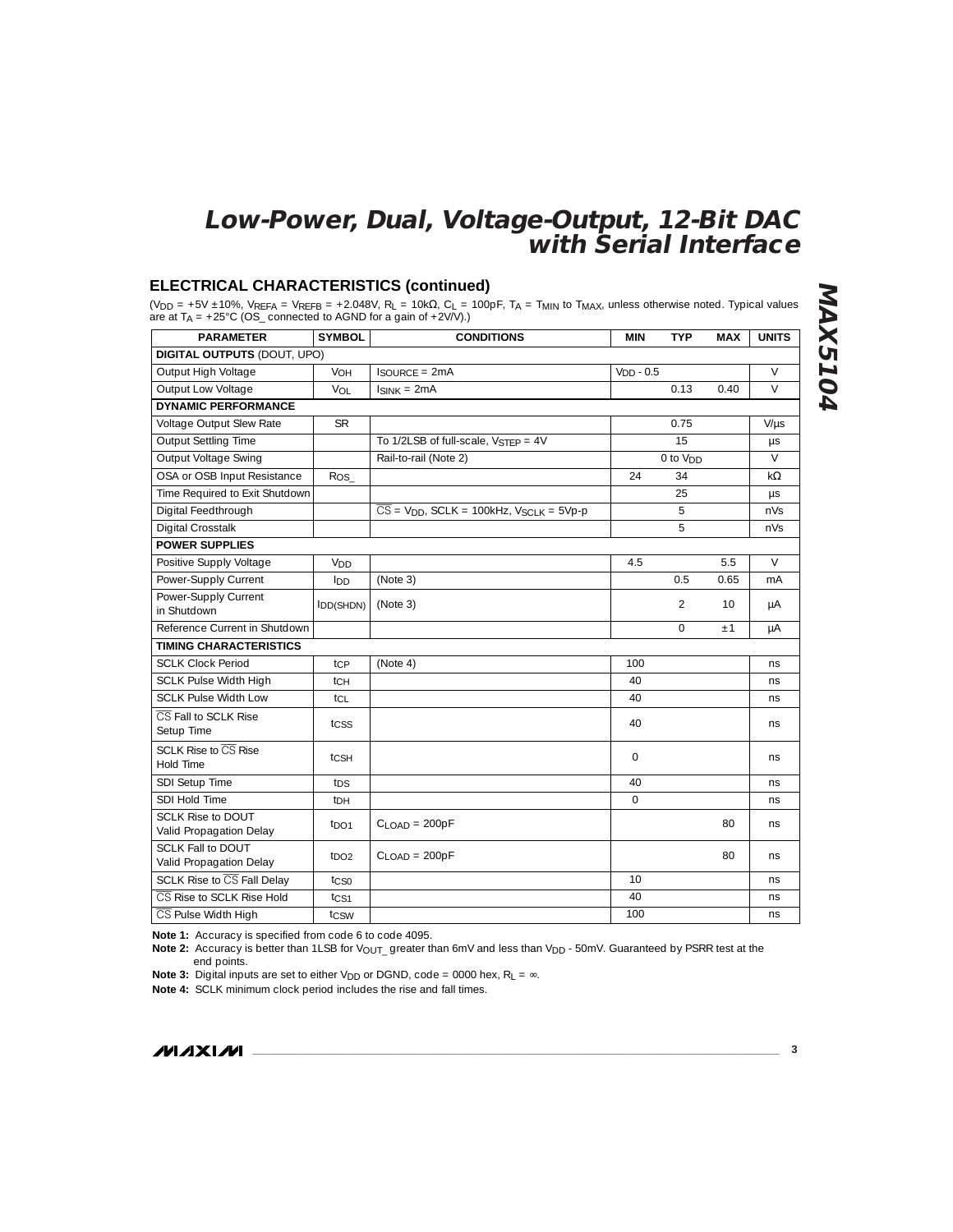

**MAXIM**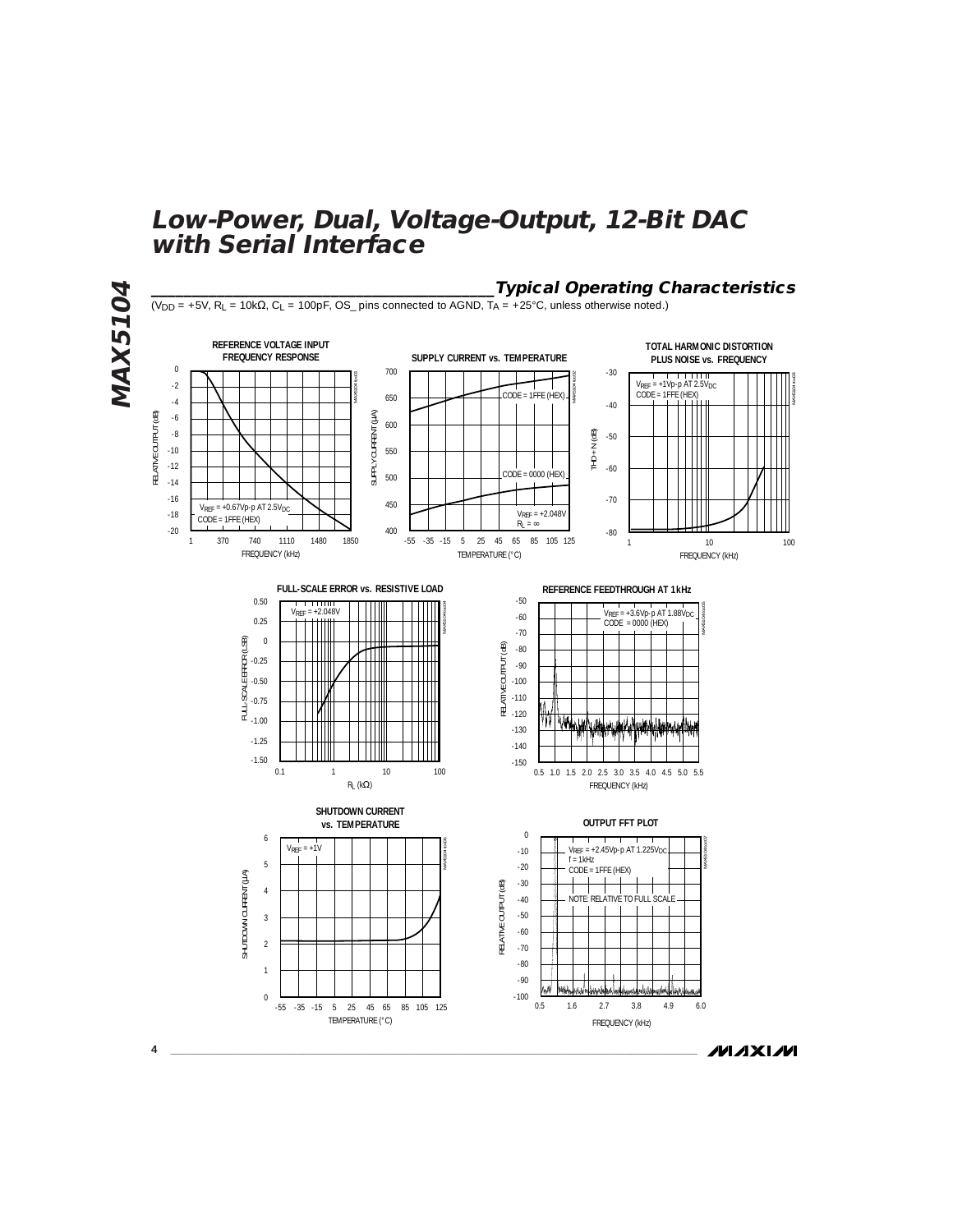# **\_\_\_\_\_\_\_\_\_\_\_\_\_\_\_\_\_\_\_\_\_\_\_\_\_\_\_\_\_Typical Operating Characteristics (continued)**

 $(V_{DD} = +5V$ , R<sub>L</sub> = 10k $\Omega$ , C<sub>L</sub> = 100pF, OS\_ pins connected to AGND, T<sub>A</sub> = +25°C, unless otherwise noted.)









 $V_{REF}$  = +2.048V, GAIN = +2V/V, CODE = 1FFE HEX 250µs/div

OUTB 200µV/div<br>AC-COUPLED

OUTA 5V/div

MAX5104 toc12



**MAJOR-CARRY TRANSITION** MAX5104 toc11 OUT\_ 50mV/div AC-COUPLED 2V/div CS

5µs/div TRANSITION FROM 1000 (HEX) TO 0FFE (HEX)





**MAX5104 MAX5104**

**MAXIM** 

**\_\_\_\_\_\_\_\_\_\_\_\_\_\_\_\_\_\_\_\_\_\_\_\_\_\_\_\_\_\_\_\_\_\_\_\_\_\_\_\_\_\_\_\_\_\_\_\_\_\_\_\_\_\_\_\_\_\_\_\_\_\_\_\_\_\_\_\_\_\_\_\_\_\_\_\_\_\_\_\_\_\_\_\_\_\_\_ 5**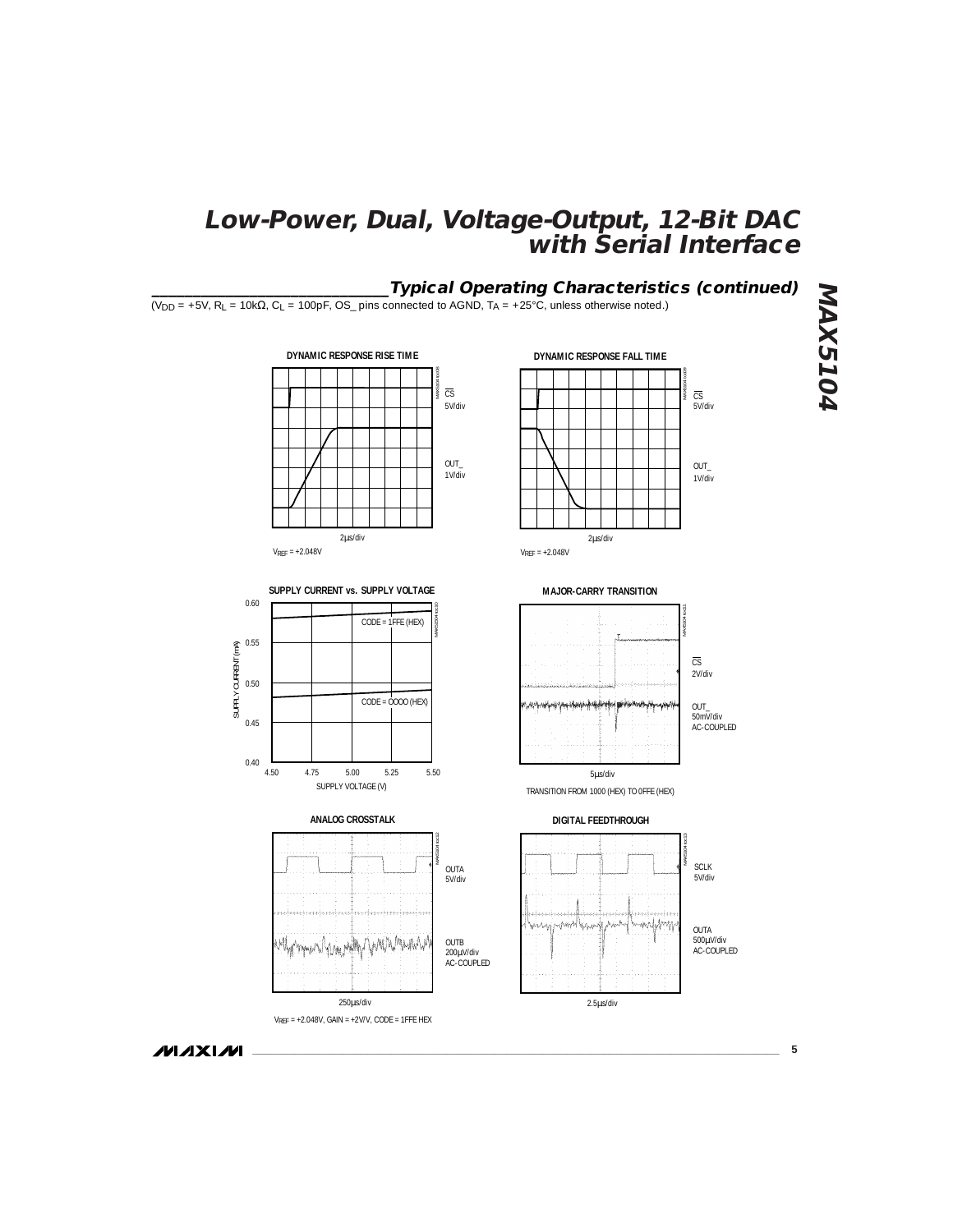|                |                        | <b>Pin Description</b>                                                           |
|----------------|------------------------|----------------------------------------------------------------------------------|
| PIN            | <b>NAME</b>            | <b>FUNCTION</b>                                                                  |
| 1              | <b>AGND</b>            | Analog Ground                                                                    |
| $\mathfrak{D}$ | <b>OUTA</b>            | DAC A Output Voltage                                                             |
| 3              | OSA                    | DAC A Offset Adjustment                                                          |
| 4              | <b>RFFA</b>            | Reference for DAC A                                                              |
| 5              | ਨਾ                     | Active-Low Clear Input. Resets all req-<br>isters to zero. DAC outputs go to 0V. |
| 6              | $\overline{\text{CS}}$ | Chip-Select Input                                                                |
| 7              | <b>DIN</b>             | Serial-Data Input                                                                |
| 8              | <b>SCLK</b>            | Serial-Clock Input                                                               |
| 9              | <b>DGND</b>            | Digital Ground                                                                   |
| 10             | <b>DOUT</b>            | Serial-Data Output                                                               |
| 11             | UPO                    | User-Programmable Output                                                         |
| 12             | <b>PDL</b>             | Power-Down Lockout. The device can-<br>not be powered down when PDL is low.      |
| 13             | <b>RFFB</b>            | Reference for DAC B                                                              |
| 14             | OSB                    | DAC B Offset Adjustment                                                          |
| 15             | <b>OUTB</b>            | DAC B Output Voltage                                                             |
| 16             | Vnn                    | Positive Power Supply                                                            |

## **\_\_\_\_\_\_\_\_\_\_\_\_\_\_\_Detailed Description**

The MAX5104 dual, 12-bit, voltage-output DAC is easily configured with a 3-wire serial interface. The device includes a 16-bit data-in/data-out shift register, and each DAC has a double-buffered input composed of an input register and a DAC register (see Functional Diagram). In addition, trimmed internal resistors produce an internal gain of +2V/V that maximizes output voltage swing. The amplifier's offset-adjust pin allows for a DC shift in the DAC's output.

Both DACs use an inverted R-2R ladder network that produces a weighted voltage proportional to the input voltage value. Each DAC has its own reference input to facilitate independent full-scale values. Figure 1 depicts a simplified circuit diagram of one of the two DACs.

#### **Reference Inputs**

The reference inputs accept both AC and DC values with a voltage range extending from 0 to  $(V_{DD} - 1.4V)$ . Determine the output voltage using the following equation  $(OS_$  = AGND):



Figure 1. Simplified DAC Circuit Diagram

#### VOUT = (VREF **·** NB / 4096) **·** 2

where NB is the numeric value of the DAC's binary input code (0 to 4095) and VREF is the reference voltage.

The reference input impedance ranges from  $14k\Omega$  (1554 hex) to several gigohms (with an input code of 0000 hex). The reference input capacitance is code dependent and typically ranges from 15pF with an input code of all zeros to 50pF with a full-scale input code.

#### **Output Amplifier**

The MAX5104's output amplifiers have internal resistors that provide for a gain of +2V/V when OS\_ is connected to AGND. These resistors are trimmed to minimize gain error. The output amplifiers have a typical slew rate of 0.75V/µs and settle to 1/2LSB within 15µs, with a load of 10kΩ in parallel with 100pF. Loads less than 2kΩ degrade performance.

The OS\_ pin can be used to produce an adjustable offset voltage at the output. For instance, to achieve a 1V offset, apply -1V to the OS\_ pin to produce an output range from 1V to (1V + VREF **·** 2). Note that the DAC's output range is still limited by the maximum output voltage specification.

#### **Power-Down Mode**

The MAX5104 features a software-programmable shutdown mode that reduces the typical supply current to 2µA. The two DACs can be powered down independently, or simultaneously using the appropriate programming command. Enter power-down mode by writing the appropriate input-control word (Table 1). In power-down mode, the reference inputs and amplifier outputs become high impedance, and the serial interface remains active. Data in the input registers is saved,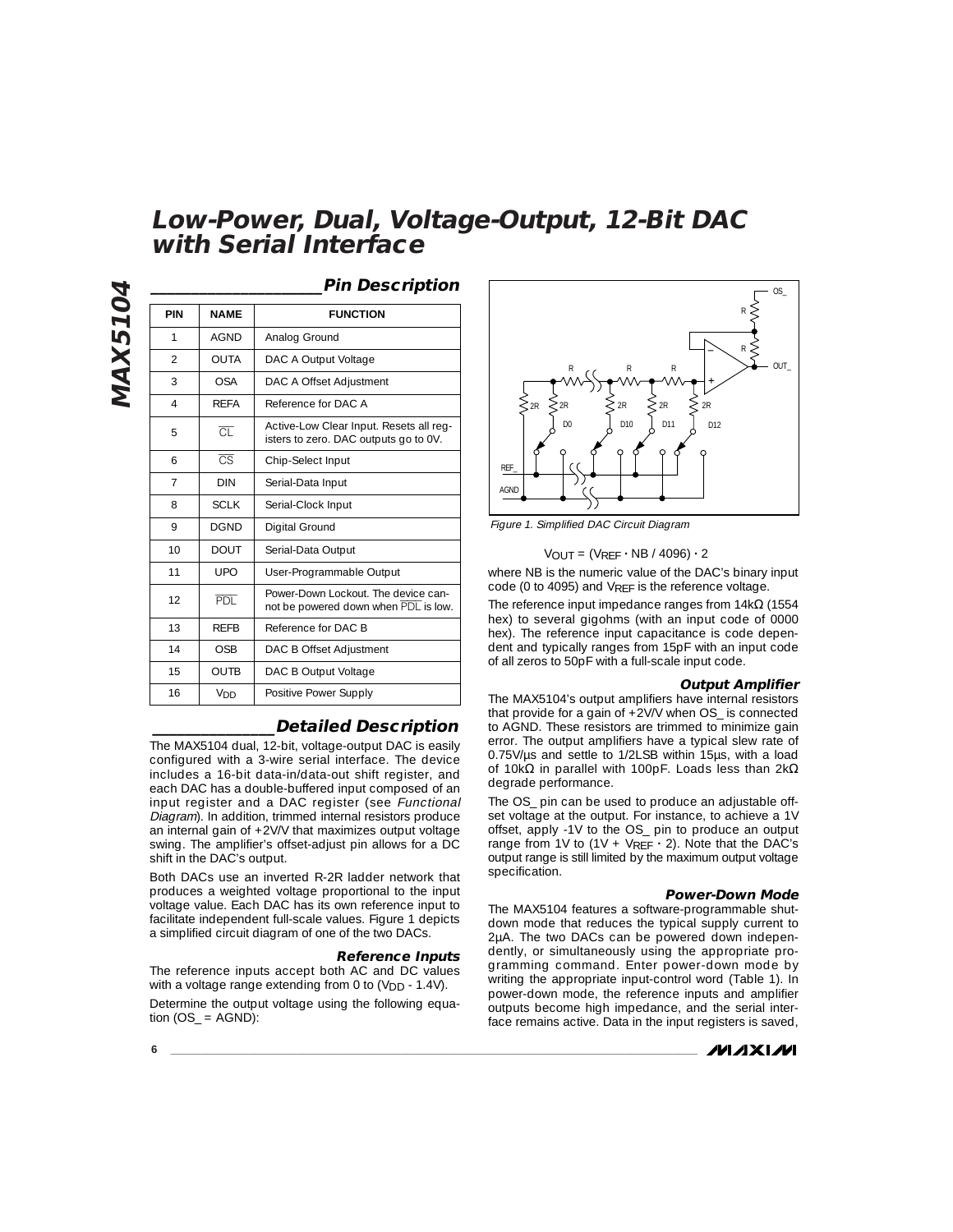| <b>16-BIT SERIAL WORD</b> |                |                |                         |                |                                                                                                                                             |
|---------------------------|----------------|----------------|-------------------------|----------------|---------------------------------------------------------------------------------------------------------------------------------------------|
| A <sub>0</sub>            | C <sub>1</sub> | C <sub>0</sub> | D11D0<br>(MSB)<br>(LSB) | S <sub>0</sub> | <b>FUNCTION</b>                                                                                                                             |
| $\Omega$                  | $\Omega$       | $\mathbf{1}$   | 12-bit DAC data         | $\Omega$       | Load input register A; DAC registers are unchanged.                                                                                         |
| $\mathbf{1}$              | $\Omega$       | 1              | 12-bit DAC data         | $\Omega$       | Load input register B; DAC registers are unchanged.                                                                                         |
| 0                         | $\mathbf{1}$   | $\Omega$       | 12-bit DAC data         | $\Omega$       | Load input register A; all DAC registers are updated.                                                                                       |
| 1                         | 1              | $\Omega$       | 12-bit DAC data         | $\Omega$       | Load input register B; all DAC registers are updated.                                                                                       |
| $\Omega$                  | 1              | 1              | 12-bit DAC data         | $\Omega$       | Load all DAC registers from the shift register<br>(start up both DACs with new data).                                                       |
| $\mathbf{1}$              | $\Omega$       | $\Omega$       | XXXXXXXXXXXX            | $\Omega$       | Update both DAC registers from their respective input registers<br>(start up both DACs with data previously stored in the input registers). |
| 1                         | 1              | $\mathbf{1}$   | XXXXXXXXXXXX            | $\Omega$       | Shut down both DACs (provided $\overline{PDL} = 1$ ).                                                                                       |
| $\Omega$                  | $\Omega$       | $\mathbf 0$    | 0 0 1 X XXXXXXXX        | $\Omega$       | Update DAC register A from input register A<br>(start up DAC A with data previously stored in input register A).                            |
| $\Omega$                  | 0              | $\mathbf 0$    | 1 0 1 X XXXXXXXX        | $\mathbf 0$    | Update DAC register B from input register B<br>(start up DAC B with data previously stored in input register B).                            |
| $\Omega$                  | $\Omega$       | $\Omega$       | 1 1 0 X XXXXXXXX        | $\Omega$       | Power Down DAC A (provided $\overline{PDL} = 1$ ).                                                                                          |
| $\Omega$                  | $\Omega$       | $\Omega$       | 1 1 1 X XXXXXXXX        | $\Omega$       | Power Down DAC B (provided $\overline{PDL} = 1$ ).                                                                                          |
| $\Omega$                  | $\Omega$       | $\Omega$       | 0 1 0 X XXXXXXXX        | $\Omega$       | UPO goes low (default).                                                                                                                     |
| $\Omega$                  | $\Omega$       | $\Omega$       | 0 1 1 X XXXXXXXX        | $\mathbf{0}$   | UPO goes high.                                                                                                                              |
| $\Omega$                  | $\Omega$       | $\Omega$       | 1 0 0 1 XXXXXXXX        | $\Omega$       | Mode 1, DOUT clocked out on SCLK's rising edge.                                                                                             |
| $\Omega$                  | $\Omega$       | $\Omega$       | 1000 XXXXXXXX           | $\Omega$       | Mode 0, DOUT clocked out on SCLK's falling edge (default).                                                                                  |
| 0                         | $\Omega$       | $\Omega$       | 000XXXXXXXXX            | $\Omega$       | No operation (NOP).                                                                                                                         |

## **Table 1. Serial-Interface Programming Commands**

 $X = Don't care$ 

**Note:** D11, D10, D9, and D8 become control bits when A0, C1, and C0 = 0. S0 is a sub-bit, always zero.

allowing the MAX5104 to recall the output state prior to entering power-down when returning to normal mode. Exit power-down by recalling the previous condition or by updating the DAC with new information. When returning to normal operation (exiting power-down), wait 20µs for output stabilization.

#### **Serial Interface**

The MAX5104's 3-wire serial interface is compatible with both MICROWIRE (Figure 2) and SPI/QSPI (Figure 3) serial-interface standards. The 16-bit serial input word consists of 1 address bit, 2 control bits, 12 bits of data (MSB to LSB), and 1 sub-bit as shown in Figure 4. The address and control bits determine the MAX5104's response, as outlined in Table 1.





**MAX5104**

**MAX5104**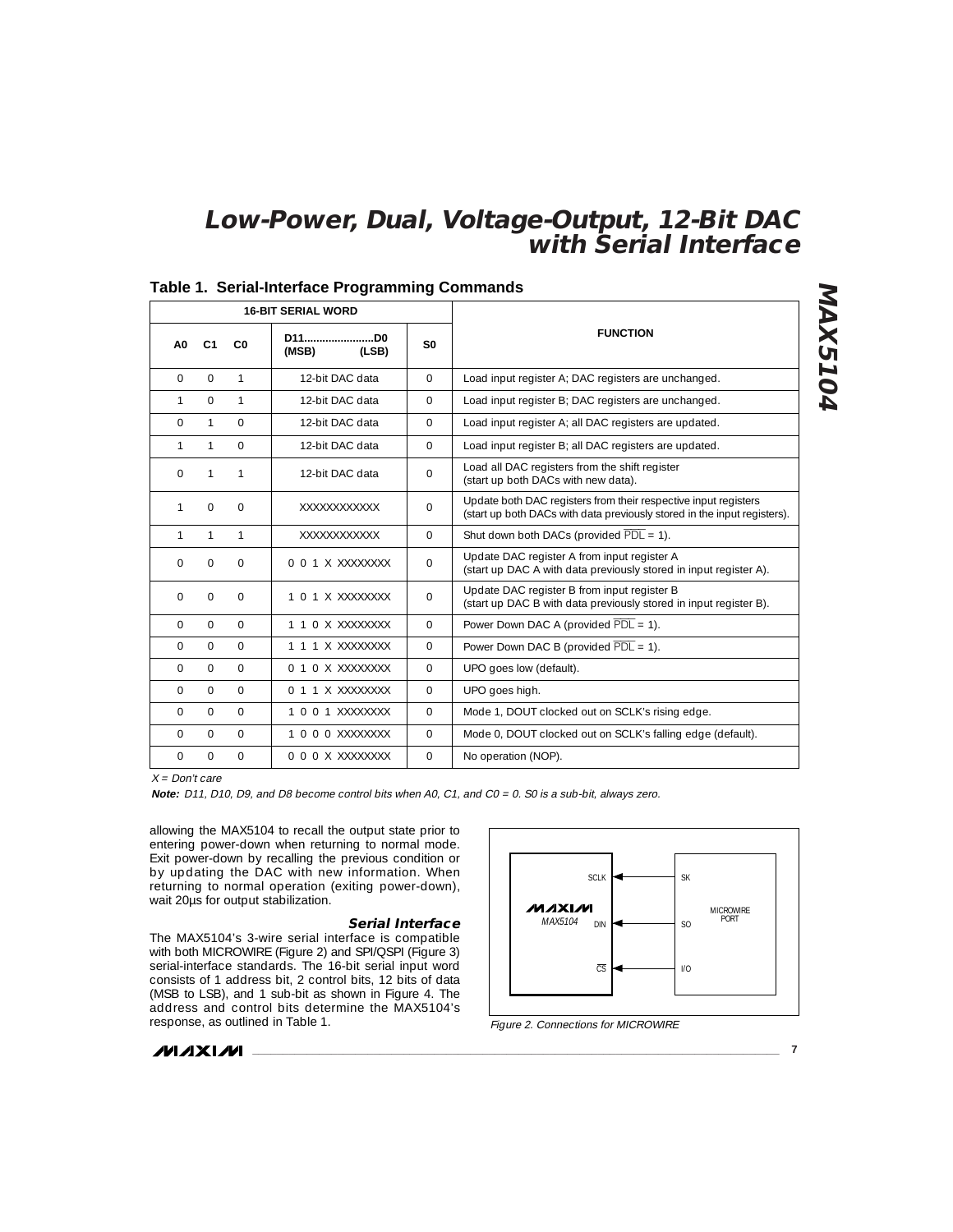# **MAX5104 MAX5104**



**with Serial Interface**

Figure 3. Connections for SPI/QSPI

| <b>MSB</b><br>I CR                            |              |                 |     |  |  |  |
|-----------------------------------------------|--------------|-----------------|-----|--|--|--|
| 16 Bits of Serial Data                        |              |                 |     |  |  |  |
| <b>Address Bits</b>                           | Control Bits | MSBData BitsLSB | Sub |  |  |  |
| AΟ                                            | C1, C0       | D11D0           | S0  |  |  |  |
| ← 1 Address/2 Control Bits → ← 12 Data Bits → |              |                 |     |  |  |  |

Figure 4. Serial-Data Format

The MAX5104's digital inputs are double buffered, which allows any of the following: loading the input register(s) without updating the DAC register(s), updating the DAC register(s) from the input register(s), or updating the input and DAC registers concurrently. The address and control bits allow the DACs to act independently. Send the 16-bit data as one 16-bit word (QSPI) or two 8-bit packets (SPI, MICROWIRE), with  $\overline{\text{CS}}$  low during this period. The address and control bits determine which register will be updated, and the state of the registers when exiting power-down. The 3-bit address/control determines the following:

- Registers to be updated
- Clock edge on which data is to be clocked out via the serial-data output (DOUT)
- State of the user-programmable logic output
- Configuration of the device after power-down

The general timing diagram of Figure 5 illustrates how data is acquired. Driving  $\overline{CS}$  low enables the device to receive data; otherwise, the interface control circuitry is disabled. With CS low, data at DIN is clocked into the register on the rising edge of SCLK. As  $\overline{CS}$  goes high, data is latched into the input and/or DAC registers, depending on the address and control bits. The maximum clock frequency guaranteed for proper operation is 10MHz. Figure 6 shows a more detailed timing diagram of the serial interface.



**Low-Power, Dual, Voltage-Output, 12-Bit DAC**

#### Figure 5. Serial-Interface Timing Diagram

ノハノメレハ

**8 \_\_\_\_\_\_\_\_\_\_\_\_\_\_\_\_\_\_\_\_\_\_\_\_\_\_\_\_\_\_\_\_\_\_\_\_\_\_\_\_\_\_\_\_\_\_\_\_\_\_\_\_\_\_\_\_\_\_\_\_\_\_\_\_\_\_\_\_\_\_\_\_\_\_\_\_\_\_\_\_\_\_\_\_\_\_\_**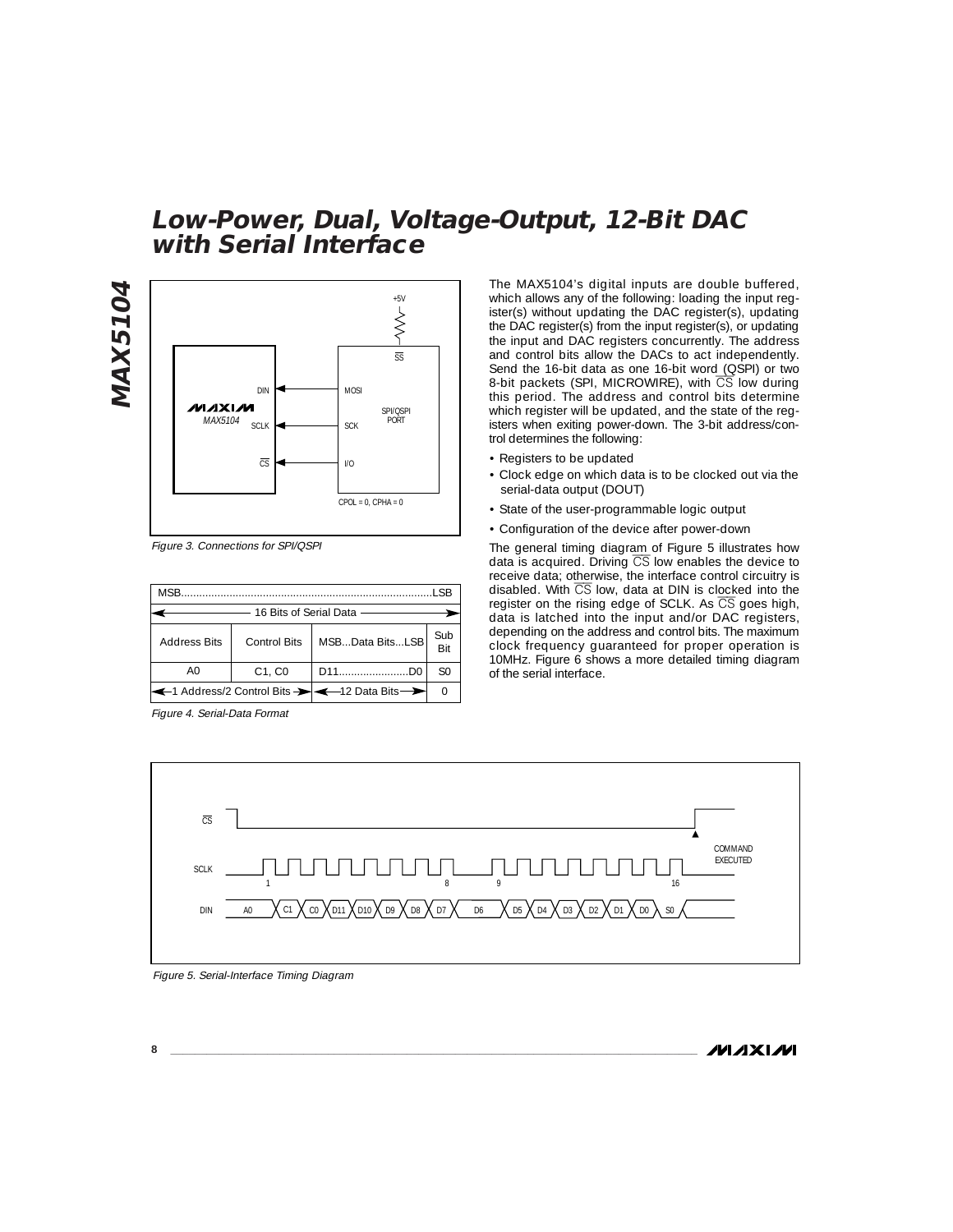

**MAX5104 MAX5104**

Figure 6. Detailed Serial-Interface Timing Diagram



Figure 7. Daisy Chaining MAX5104s



Figure 8. Multiple MAX5104s Sharing a Common DIN Line

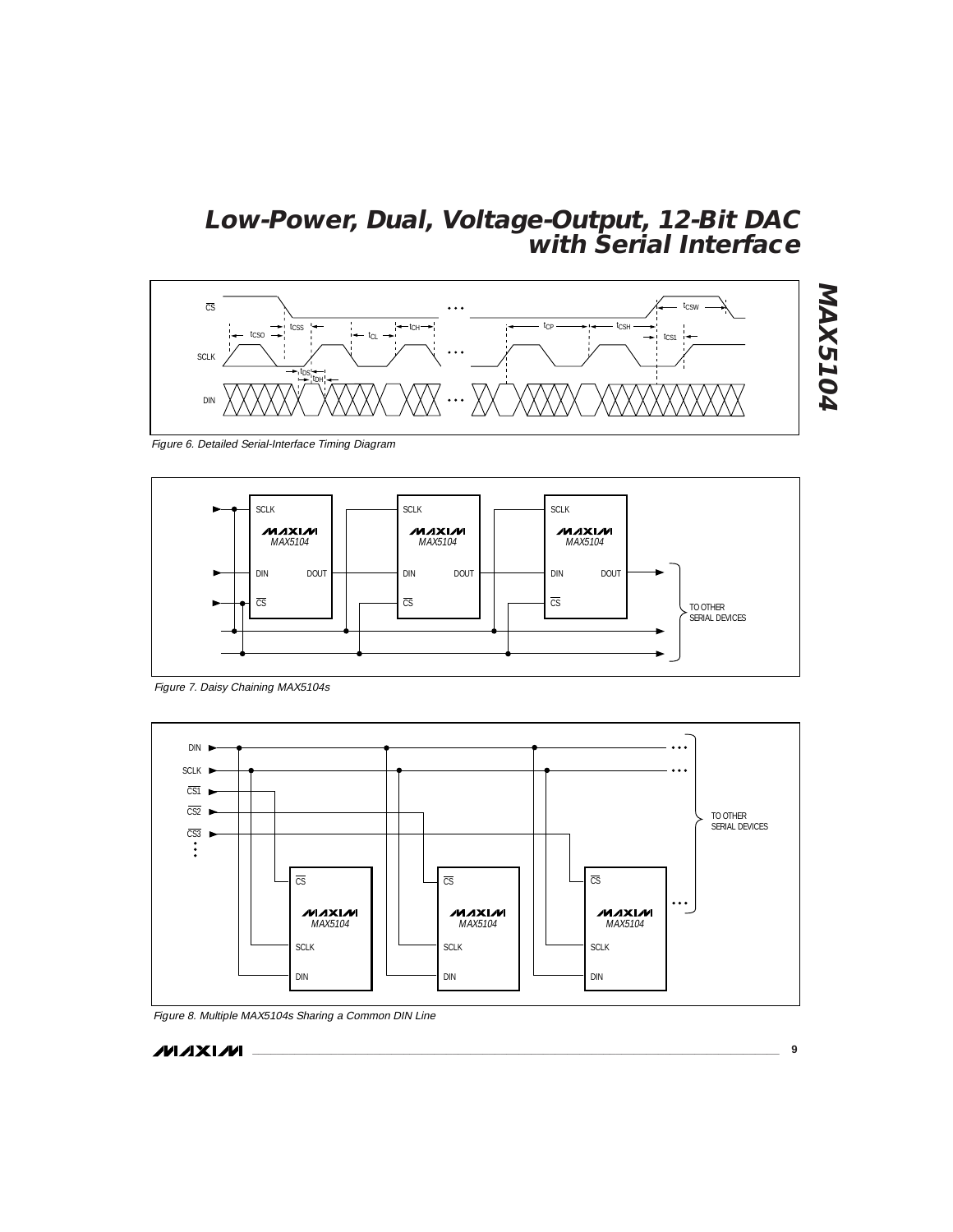# **Serial-Data Output**

**Low-Power, Dual, Voltage-Output, 12-Bit DAC**

The serial-data output, DOUT, is the internal shift register's output. DOUT allows for daisy chaining of devices and data readback. The MAX5104 can be programmed to shift data out of DOUT on SCLK's falling edge (Mode 0) or on the rising edge (Mode 1). Mode 0 provides a lag of 16 clock cycles, which maintains compatibility with SPI/QSPI and MICROWIRE interfaces. In Mode 1, the output data lags 15.5 clock cycles. On power-up, the device defaults to Mode 0.

**with Serial Interface**

## **User-Programmable Logic Output**

User-programmable logic output (UPO) allows an external device to be controlled through the serial interface (Table 1), thereby reducing the number of microcontroller I/O pins required. On power-up, UPO is low.

#### **Power-Down Lockout Input**

The power-down lockout (PDL) pin disables software shutdown when low. When in power-down, transitioning PDL from high to low wakes up the part with the output set to the state prior to power-down. PDL can also be used to asynchronously wake up the device.

#### **Daisy-Chaining Devices**

Any number of MAX5104s can be daisy-chained by connecting the DOUT pin of one device to the DIN pin of the following device in the chain (Figure 7).

Since the MAX5104's DOUT pin has an internal active pull-up, the DOUT sink/source capability determines the time required to discharge/charge a capacitive load. See the digital output  $V_{OH}$  and  $V_{OL}$  specifications in the Electrical Characteristics.

Figure 8 shows an alternate method of connecting several MAX5104s. In this configuration, the data bus is common to all devices; data is not shifted through a daisy chain. More I/O lines are required in this configuration because a dedicated chip-select input (CS) is required for each IC.

## **\_\_\_\_\_\_\_\_\_\_Applications Information**

#### **Unipolar Output**

Figure 9 shows the MAX5104 configured for unipolar, rail-to-rail operation with a gain of +2V/V. The MAX5104 can produce a 0 to 4.096V output with a 2.048V reference (Figure 9). Table 2 lists the unipolar output codes. An offset to the output can be achieved by connecting a voltage to OS\_, as shown in Figure 10. By applying  $V_{OS}$  = -1V, the output values will range between 1V and (1V + VREF **·** 2).

#### **Bipolar Output**

The MAX5104 can be configured for a bipolar output (Figure 11). The output voltage is given by the equation  $(O\bar{S}_$  = AGND):



Figure 9. Unipolar Output Circuit (Rail-to-Rail)



Figure 10. Setting OS\_ for Output Offset

#### **Table 2. Unipolar Code Table (Gain = +2)**

| <b>DAC CONTENTS</b><br><b>MSB</b><br>LSB | <b>ANALOG OUTPUT</b>                                           |
|------------------------------------------|----------------------------------------------------------------|
| 1111 1111 1111 (0)                       | + $V_{REF}$ $\left(\frac{4095}{4096}\right)$ · 2               |
| 1000 0000 0001 (0)                       | + $V_{REF}$ $\left(\frac{2049}{4096}\right)$ · 2               |
| 1000 0000 0000 (0)                       | + $V_{REF}$ $\left(\frac{2048}{4096}\right) \cdot 2 = V_{REF}$ |
| 0111 1111 1111 (0)                       | + $V_{REF}$ $\left(\frac{2047}{4096}\right)$ · 2               |
| 0000 0000 0001 (0)                       | + $V_{REF}\left(\frac{1}{4096}\right) \cdot 2$                 |
| 0000 0000 0000 (0)                       |                                                                |

**Note:** ( ) are for the sub-bit.

ノハノメレハ

**10 \_\_\_\_\_\_\_\_\_\_\_\_\_\_\_\_\_\_\_\_\_\_\_\_\_\_\_\_\_\_\_\_\_\_\_\_\_\_\_\_\_\_\_\_\_\_\_\_\_\_\_\_\_\_\_\_\_\_\_\_\_\_\_\_\_\_\_\_\_\_\_\_\_\_\_\_\_\_\_\_\_\_\_\_\_\_**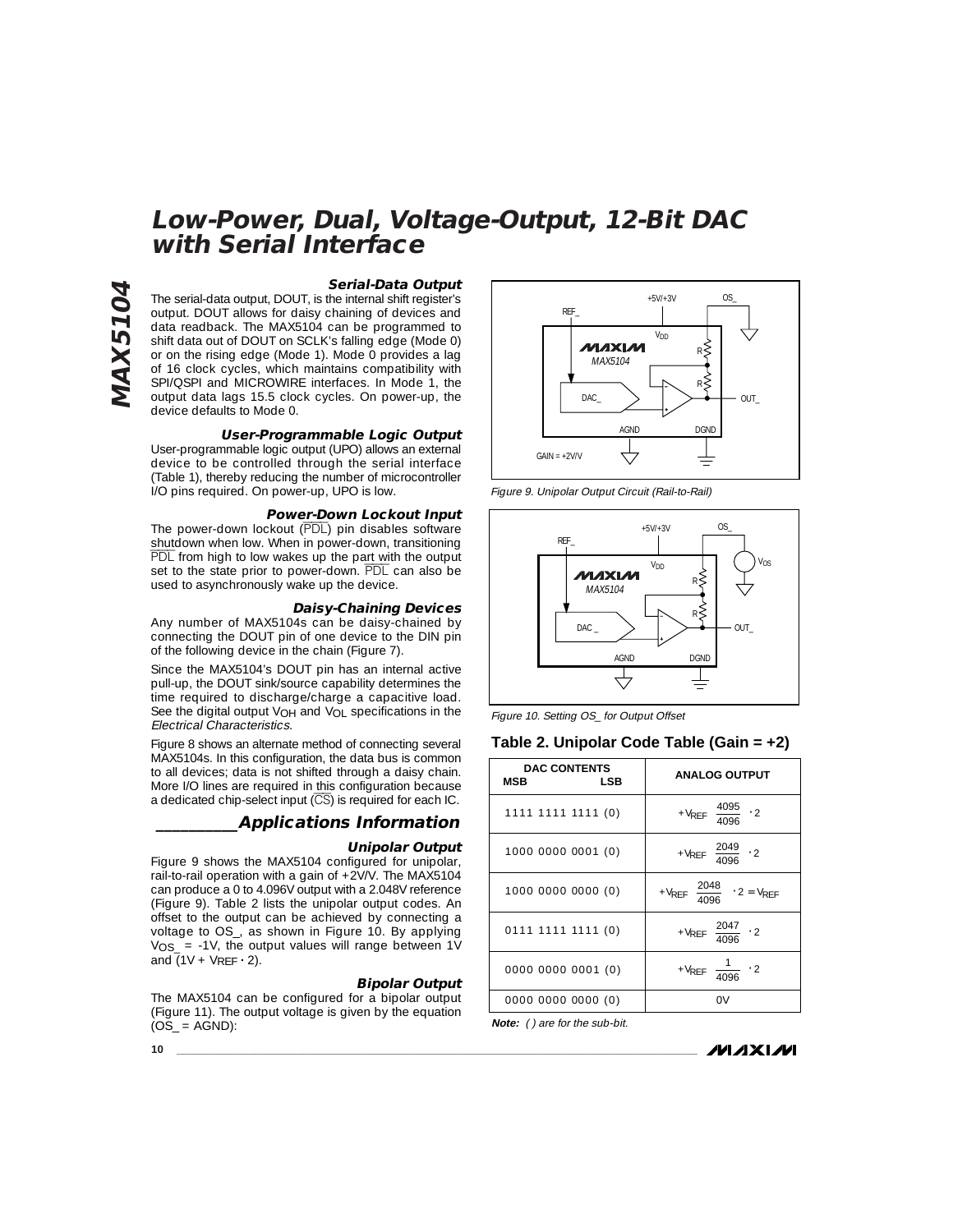VOUT = VREF [((2 **·** NB) / 4096) - 1]

where NB represents the numeric value of the DAC's binary input code. Table 3 shows digital codes and the corresponding output voltage for Figure 11's circuit.

# **Using an AC Reference**

In applications where the reference has an AC signal component, the MAX5104 has multiplying capabilities within the reference input voltage range specifications. Figure 12 shows a technique for applying a sinusoidal input to REF\_, where the AC signal is offset before being applied to the reference input.

## **Harmonic Distortion and Noise**

The total harmonic distortion plus noise (THD+N) is typically less than -78dB at full scale with a 1Vp-p input swing at 5kHz.

## **Digital Calibration and Threshold Selection**

**MAX5104**

**MAX5104** 

Figure 13 shows the MAX5104 in a digital calibration application. With a bright-light value applied to the photodiode (on), the DAC is digitally ramped until it trips the comparator. The microprocessor (µP) stores this "high" calibration value. Repeat the process with a dim light (off) to obtain the dark current calibration.

| rable 3. Bipolar Code Table              |                                                        |  |  |  |  |
|------------------------------------------|--------------------------------------------------------|--|--|--|--|
| <b>DAC CONTENTS</b><br>MSB<br><b>LSB</b> | <b>ANALOG OUTPUT</b>                                   |  |  |  |  |
| 1111 1111 1 111 (0)                      | + $V_{REF}$ $\left(\frac{2047}{2048}\right)$           |  |  |  |  |
| 1000 0000 0 001 (0)                      | $+V_{REF}$ $\left(\frac{1}{2048}\right)$               |  |  |  |  |
| 1000 0000 0 000 (0)                      | 0V                                                     |  |  |  |  |
| $0111$ 1111 1 111 (0)                    | $-V_{REF}$ $\left(\frac{1}{2048}\right)$               |  |  |  |  |
| 0000 0000 0 001 (0)                      | + $V_{REF}$ $\left(\frac{2047}{4096}\right)$ · 2       |  |  |  |  |
| 0000 0000 0 000 (0)                      | $-V_{REF} \left( \frac{2048}{2048} \right) = -V_{REF}$ |  |  |  |  |

#### **Table 3. Bipolar Code Table**

**Note:** ( ) are for the sub-bit.





**MAXIM** 



Figure 12. AC Reference Input Circuit



Figure 13. Digital Calibration